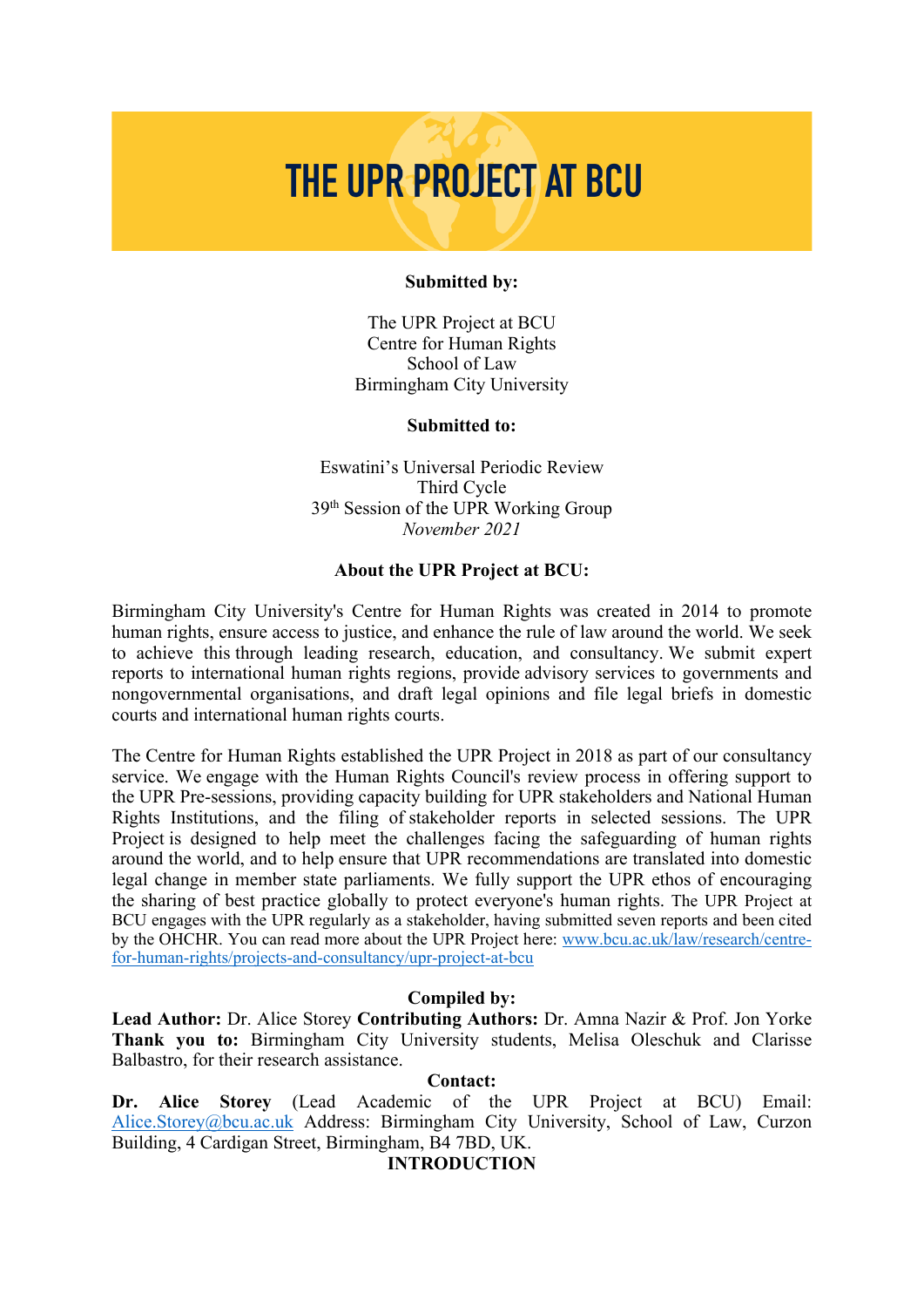- 1. Eswatini has the highest rate of HIV across the world.<sup>1</sup> It is estimated that around 200,000 adults and children in Eswatini are living with HIV, which is approximately 17.4% of the country'<sup>s</sup> total population. <sup>2</sup> Whilst the number of people currently living with HIV is still steadily increasing, the number of new infections is decreasing.<sup>3</sup> There are several reasons for this, including <sup>a</sup> rise in the general population, and an expansion of access to antiretrovirals (HIV medication) in Eswatini, meaning that more people infected with HIV are living longer lives. In fact, around 95% of those infected with HIV in Eswatini can now access antiretrovirals. <sup>4</sup> However, there is still much work to be done in Eswatini, particularly in terms of women and girls, as over 60% of those aged over 15 and living with HIV are women. 5 This is <sup>a</sup> particularly sensitive issue, as women in Eswatini are often considered to be "subordinate to men," with gender inequality being pervasive across the country. 6
- 2. This Stakeholder Report focuses on two key issues for women and girls living with HIV in Eswatini: (1) the effect of HIV-related stigmatisation on women and girls, and (2) protecting female sex workers from HIV. We make recommendations to the Government of the Kingdom of Eswatini on these two key issues, implementation of which would also see Eswatini moving towards achieving Sustainable Development Goal 5 which aims for gender equality.

## **A. Eswatini and International Law**

3. It is widely agreed that taking <sup>a</sup> human rights approach to tackling HIV is both progressive and effective. 7 Eswatini is <sup>a</sup> party to seven of the nine core international human rights treaties and <sup>a</sup> signatory to one, 8 for which the governmen<sup>t</sup> should be commended. Particularly relevant for the regulation of the right to health, including in the context of HIV, is the International Covenant on Economic, Social and Cultural Rights ('ICESCR'), which Eswatini ratified in 2004. Article 12(1) ICESR states that:

1. The States Parties to the presen<sup>t</sup> Covenant recognize the right of everyone to the enjoyment of the highest attainable standard of physical and mental health.

2. The steps to be taken by the States Parties to the presen<sup>t</sup> Covenant to achieve the full realization of this right shall include those necessary for:

(a) The provision for the reduction of the stillbirth-rate and of infant mortality and for the healthy development of the child; …

(c) The prevention, treatment and control of epidemic, endemic, occupational and other diseases;

(d) The creation of conditions which would assure to all medical service and medical attention in the event of sickness.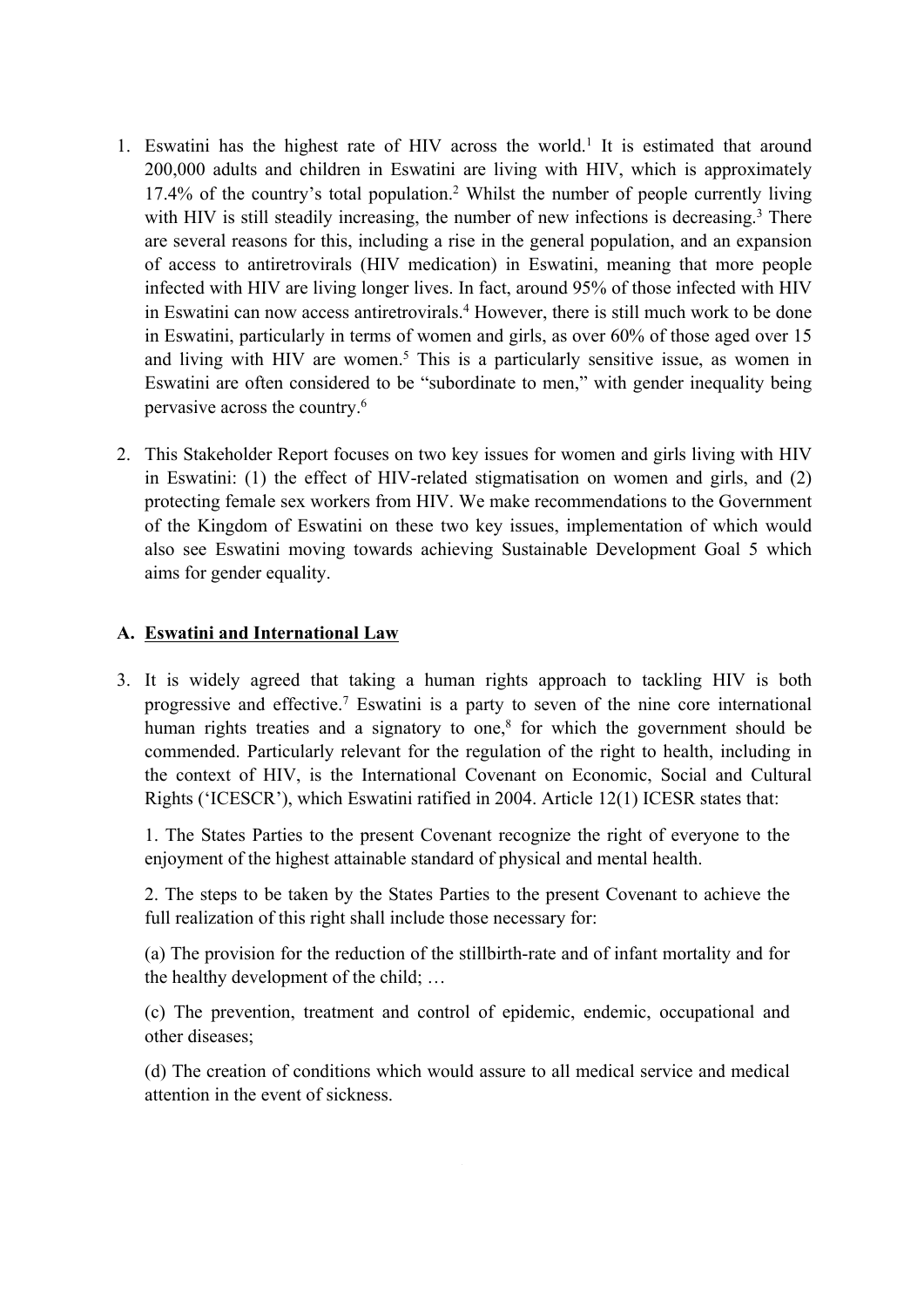- 4. Also relevant to the right to health, and in particular ensuring access to antiretrovirals, is Article 27 of the Universal Declaration of Human Rights, which states, "[e]veryone has the right...to share in scientific advancement and its benefits," and Article  $15(1)(b)$ ICESCR, which recognises the right of everyone "[t]o enjoy the benefits of scientific progress and its applications."<sup>10</sup>
- 5. Furthermore, Eswatini should abide by the International Guidelines on HIV/AIDS and Human Rights ('International Guidelines'), which were published by the OHCHR and UNAIDS to ensure that Member States were implementing international human rights standards on HIV in practice.<sup>11</sup> There are twelve guidelines in place, followed by recommendations for implementation and guidance on how to enact international human rights laws. 12

## **B. Implementation of Recommendations from Cycle Two in 2016**

- 6. Eswatini received 181 recommendations in the Second Cycle, of which 131 were accepted and 50 were noted.<sup>13</sup> This is a laudable response to the UPR recommendations, but it is also important that accepted recommendations are subsequently implemented by the government. 14
- 7. Nine of the 181 recommendations focused specifically on HIV/AIDS and all were supported by the government. Whilst it is positive that all nine were accepted, this is <sup>a</sup> relatively low number of recommendations for such <sup>a</sup> serious issue, and Member States should ensure all key areas are being covered in Eswatini'<sup>s</sup> third cycle of review in 2021.
- 8. **Haiti (para. 109.29)** recommended that Eswatini should "[t]ake new measures to pu<sup>t</sup> an end to cultural practices that discriminate against children with disabilities, women and all persons living with HIV/AIDS."<sup>15</sup> There has arguably been some positive action taken in respec<sup>t</sup> to this recommendation, as the Sexual Offences and Domestic Violence Bill of 2015 was signed into law by the King in 2018. <sup>16</sup> However, in practice this has done little to improve the significant and culturally entrenched gender inequality that is rife across Eswatini. A suggestion for recommendations in the third cycle would be for countries with historically similar cultural views and practices regarding women to provide recommendations on how they have attempted to overcome gender inequality in relation to HIV, as <sup>a</sup> blueprint for Eswatini to implement.
- 9. **Angola (para. 107.66)** recommended that the governmen<sup>t</sup> "[s]trengthen measures to preven<sup>t</sup> and reduce the prevalence of HIV/AIDS."<sup>17</sup> **Ukraine (para. 107.72)** suggested that the governmen<sup>t</sup> "[f]urther intensify efforts in fighting HIV/AIDS."<sup>18</sup> Whilst, on its face, it seems that strengthening and intensifying efforts would likely assist in preventing HIV infections, this recommendation is far too broad to ensure any meaningful implementation. Recommendations from Member States would be more effective if they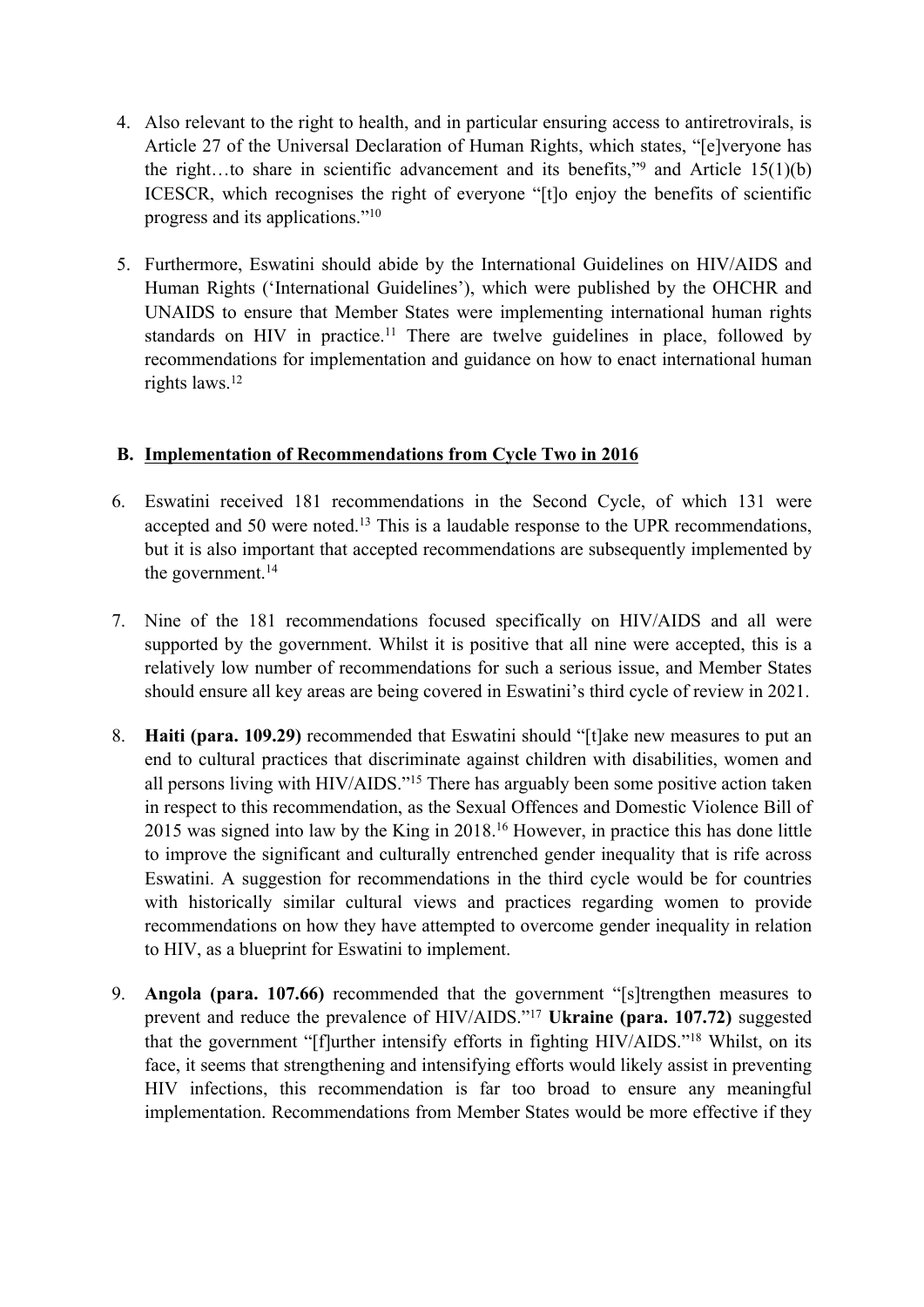provided details of specific policies and programmes to be employed. 19 Specific recommendations can easily be formulated through utilising information provided in the Compilation and Stakeholder Reports.

- 10. **Libya (para. 107.68)** recommended that the governmen<sup>t</sup> "[c]ontinue efforts to combat HIV/AIDS through the National Parliament Strategy on HIV/AIDS for 2016-2021."<sup>20</sup> **Turkey (para. 107.69)** recommended that the governmen<sup>t</sup> "[c]ontinue to implement the adopted HIV/AIDS response strategies, with <sup>a</sup> view to further reducing new infections."<sup>21</sup> **Uganda (para. 107.70)** made the suggestion to "[e]xpedite the implementation of the Extended National Strategic Framework on HIV/AIDS that was adopted in 2014."<sup>22</sup> Similarly, **Equatorial Guinea (para. 107.71)** asked Eswatini to "[p]rovide follow-up to the expanded strategic framework for national action against HIV/AIDS."<sup>23</sup> **Ghana (para. 107.67)** suggested that the governmen<sup>t</sup> should "[r]edouble its efforts on HIV/AIDS response, particularly on prevention strategies, and take steps to address discrimination against persons living with HIV/AIDS."<sup>24</sup> The current strategic policy in place in Eswatini is the National Multisectoral HIV and AIDS Strategic Framework 2018 – 2023 (NSF), adopted in 2015.<sup>25</sup> The NSF is lengthy and covers many topics, under the headings: 'HIV Prevention', 'HIV Treatment, Care, and Support', 'Social Protection and Reduction of Structural Vulnerabilities', 'Management of HIV and AIDS Response', and 'Sustainable Financing of the HIV Response'. Under each of these headings comes numerous sub-headings. As such, the recommendations provided above are far too broad to have any reasonable chance of implementation when making recommendations on strategic frameworks. UN Member States' recommendations would be more impactful if they focused on just one of the specific issues in the NSF, as opposed to providing <sup>a</sup> broad recommendation on the entire Framework.
- 11. **Ethiopia (para. 107.73)** recommended that the governmen<sup>t</sup> should "[g]ive emphasis on allocating adequate National Funding for the response of the HIV/AIDS problems to implement all required actions in the country."<sup>26</sup> Eswatini has noted that \$790.13 million is needed to cover the cost of the NSF. <sup>27</sup> Whilst the NSF identifies some sources of funding, it also states that there is still <sup>a</sup> need for "additional resources to address the funding gap."<sup>28</sup> Funding and support is imperative for the NSF to succeed, and this must be addressed at the global level.
- 12. A key point noted is that no recommendation in the 2016 UPR directly referred to women and girls infected with HIV. UN Member States should particularly focus their efforts on making suggestions to improve the safeguarding of the rights of women and girls with HIV in Eswatini in the third cycle.

## **C. Further Points for Eswatini to Consider**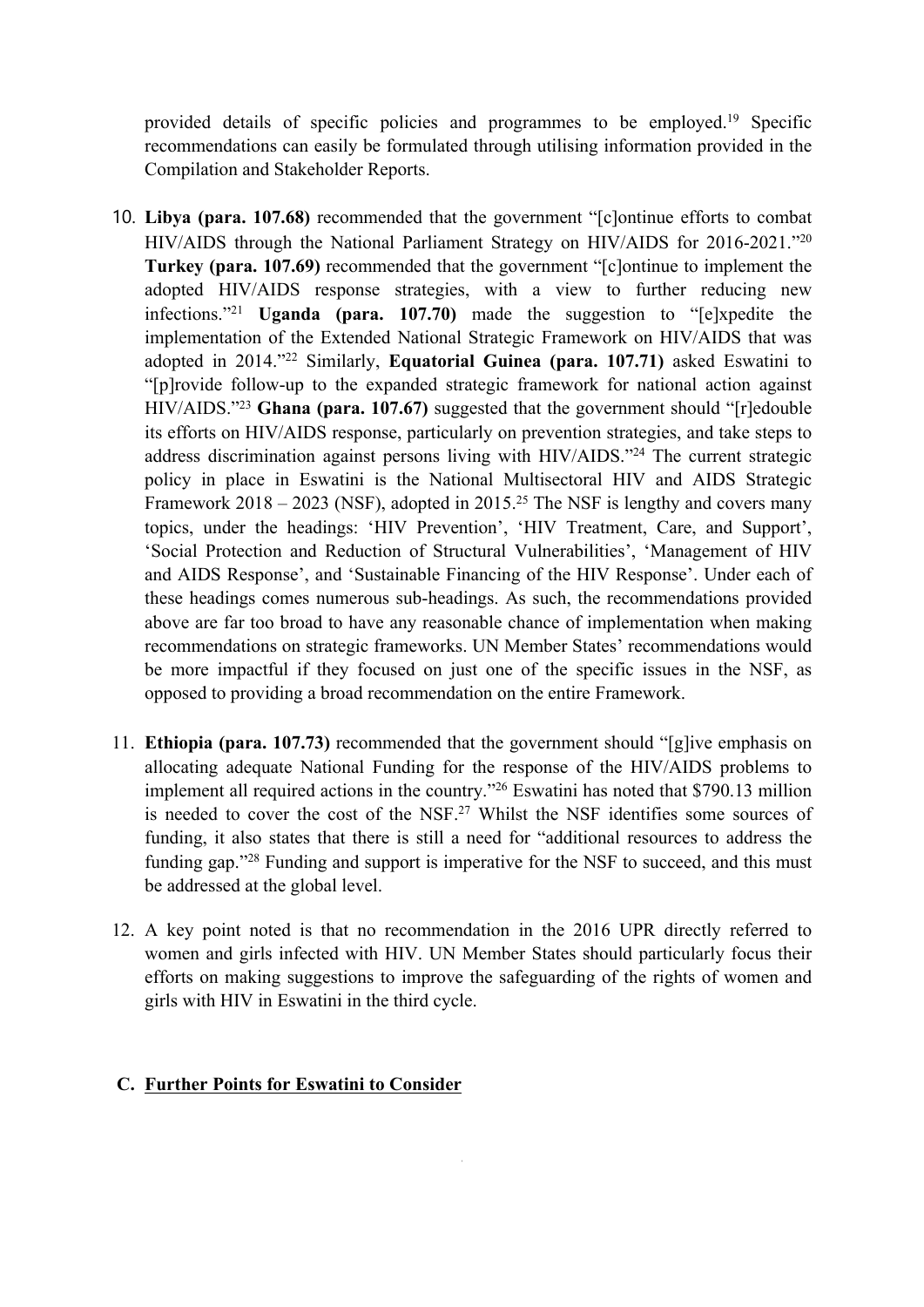## *Effect of HIV-related Stigmatisation on Women and Girls in Eswatini*

- 13. The stigma faced by people with HIV in Eswatini is widespread,<sup>29</sup> despite the commentary on International Guideline 6 stating that, "States should also ensure that their laws, policies, programmes and practices do not exclude, stigmatize or discriminate against people living with HIV or their families."<sup>30</sup> Although eliminating HIV-related stigma is a core feature of the NSF,<sup>31</sup> stigmatisation continues to be rife in Eswatini, with <sup>a</sup> particularly damning effect upon women and girls
- 14. A specific concern surrounding stigmatisation is the fact that it can affect the number of women and girls seeking treatment. A study carried out in 2016-17 in the region of Shiselweni found that, in some cases, "asymptomatic people living with HIV were motivated to start ART in order to preven<sup>t</sup> them from developing symptoms that would visibly show them to be HIV-positive."<sup>32</sup> While, of course, the number of people seeking HIV testing is commendable, this study indicates that it is driven by <sup>a</sup> fear of stigmatisation. Furthermore, the study also found that in other cases, "engaging with treatment and care services was also seen as having the potential to expose someone as HIV-positive and thereby open to stigmatisation." In these cases, "[w]hen the risk of exposure through clinic attendance was deemed too great, people were found to disengage from care and take treatment intermittently."<sup>33</sup> Statistics also show that this stigmatisation particularly affects women and girls, as PEPFAR has found that women and girls aged 15-24 have a low rate of antiretroviral treatment coverage.<sup>34</sup> Equally important, Horter et al note that, even when antiretroviral treatment is being used effectively, this treatment "does not directly address the structural drivers of stigmatisation, such as poverty, gender inequality and racism."<sup>35</sup>
- 15. A practical way of tackling this stigmatisation experienced by women and girls with HIV, whether they are seeking antiretroviral treatment or not, is through education. It is widely agreed that the education provision in Eswatini regarding HIV and AIDS is poor. 36 Statistics from 2014 show that only "49% of young women (ages 15-24) and 51% of young men demonstrated adequate knowledge on this subject."<sup>37</sup>
- 16. Although formal education and training is necessary, it is not the only way of tackling stigmatisation. International Guideline 9 provides specific ways that the public can be educated on this issue, as "[p]ublic programming explicitly designed to reduce the existing stigma has been shown to help create <sup>a</sup> supportive environment which is more tolerant and understanding."<sup>38</sup> To some extent, Eswatini is already seeking to implement this, as "[t]he Ministry of Health'<sup>s</sup> Health Promotion Programme…runs radio and television shows about HIV."<sup>39</sup> This is <sup>a</sup> grea<sup>t</sup> start towards educating the general public. Moreover, in relation to the Health Promotion Programme, "[a] 2016 survey found radio is <sup>a</sup> more effective medium for raising awareness, with 90% of respondents aware of HIV radio programmes but only 21% aware of television programmes, mainly due to <sup>a</sup> lack of access to television."<sup>40</sup> Taking the findings of this study into account, the Kingdom of Eswatini should look to extend its current Health Promotion Programme,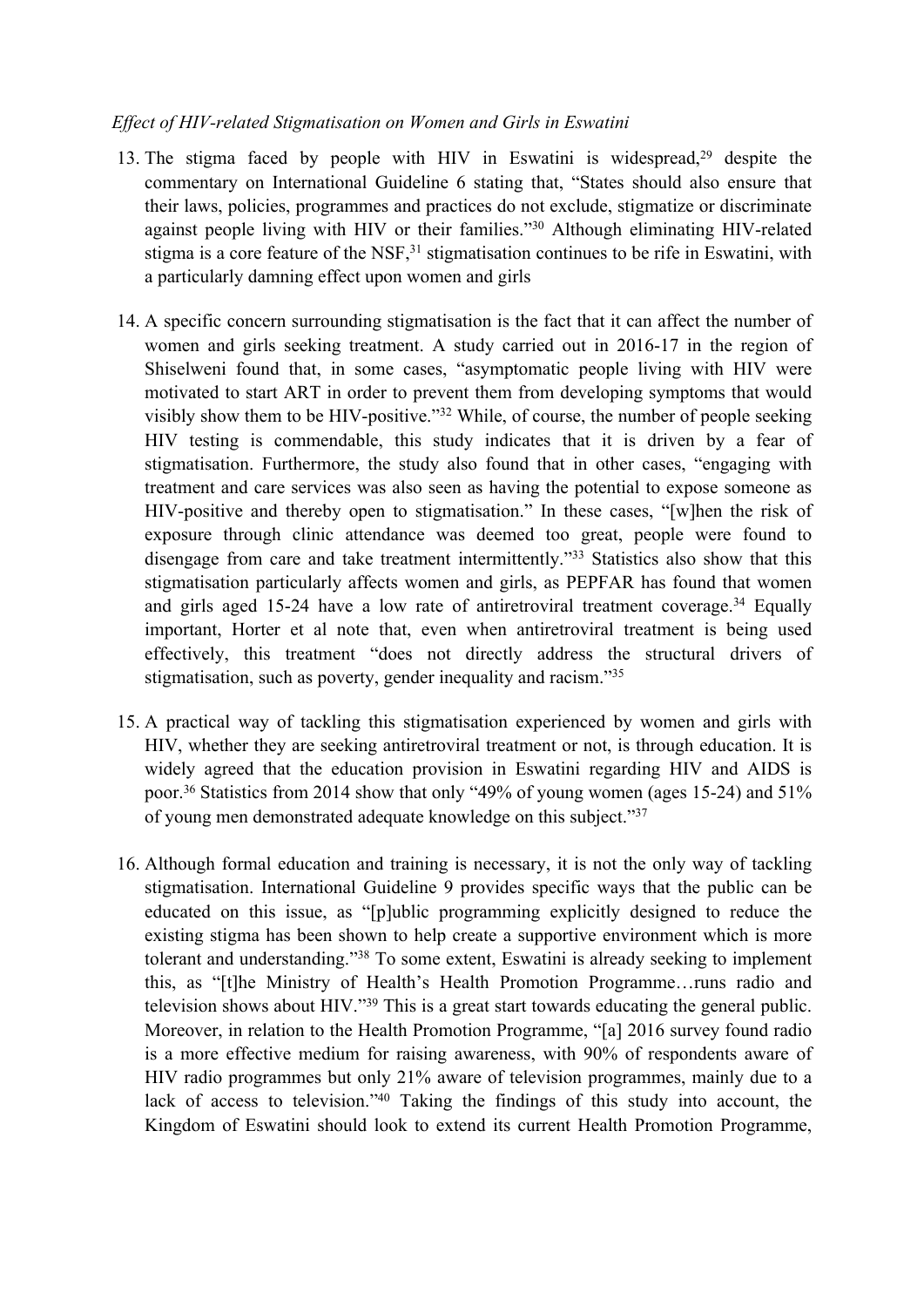using different types of accessible media, "including creative and dramatic presentations, compelling ongoing information campaigns for tolerance and inclusion and interactive educational workshops and seminars,"<sup>41</sup> especially as this approach to educating people on HIV, as <sup>a</sup> way of reducing stigma, has been supported by scientific studies and academic literature.<sup>42</sup> The government should make use of these studies, looking to the successful implementation of these educative materials as <sup>a</sup> guide.

- 17. Another invaluable resource of education and suppor<sup>t</sup> is civil society in Eswatini. Nongovernmental organisations have pu<sup>t</sup> <sup>a</sup> grea<sup>t</sup> deal of effort towards engaging projects and strategies to tackle stigma and foster inclusivity, for example, Frontline AIDS works in Eswatini to end stigma and engage with marginalised communities. <sup>43</sup> However, whilst these NGOs carry out invaluable work, they often lack the requisite financial support,<sup>44</sup> which is something the international community must address.
- 18. It must be noted that Eswatini has particularly deep-rooted gender roles and cultural norms, which often lead to negative consequences for women and girls, including in the context of HIV. <sup>45</sup> Whilst this presents <sup>a</sup> bigger challenge, through careful work with the community the governmen<sup>t</sup> can tackle the issue of stigma.

## *Protecting Female Sex Workers from HIV in Eswatini*

- 19. Eswatini has the highest rate of HIV amongs<sup>t</sup> sex workers in the world, as around 60.5% of sex workers in the country are infected with HIV. 46 Sex work is illegal in Eswatini, 47 leading to further problems for female sex workers, including "routine abuse, discrimination and violence from police, healthcare workers and others in authority as well as from clients and the general public."<sup>48</sup> This also makes accessing healthcare facilities, "including HIV prevention, testing and treatment services" much more difficult. 49
- 20. In 2019, PEPFAR set out its HIV prevention strategy in Eswatini, and one of the key populations being targeted as par<sup>t</sup> of this strategy is female sex workers. 50 In the 2018 financial year, \$9,595,760 was spen<sup>t</sup> on "key populations for prevention" which covers female sex workers and men who have sex with men.<sup>51</sup> It is not clear how this money has been spen<sup>t</sup> specifically in the context of protecting female sex workers and preventing transmission in the female sex worker community. Particularly given that Eswatini is <sup>a</sup> developing nation with more limited resources, this is something that should be addressed in the third cycle.
- 21. PEPFAR has identified, via studies and focus groups, that "specifically tailored testing, messaging and service delivery approaches based on population type, age, geography, and other contextual factors" is needed for key populations in Eswatini, including female sex workers. <sup>52</sup> As such, PEPFAR is co-ordinating an "HIV self-testing" approach to identify people who are living with HIV from hard-to-reach communities, including the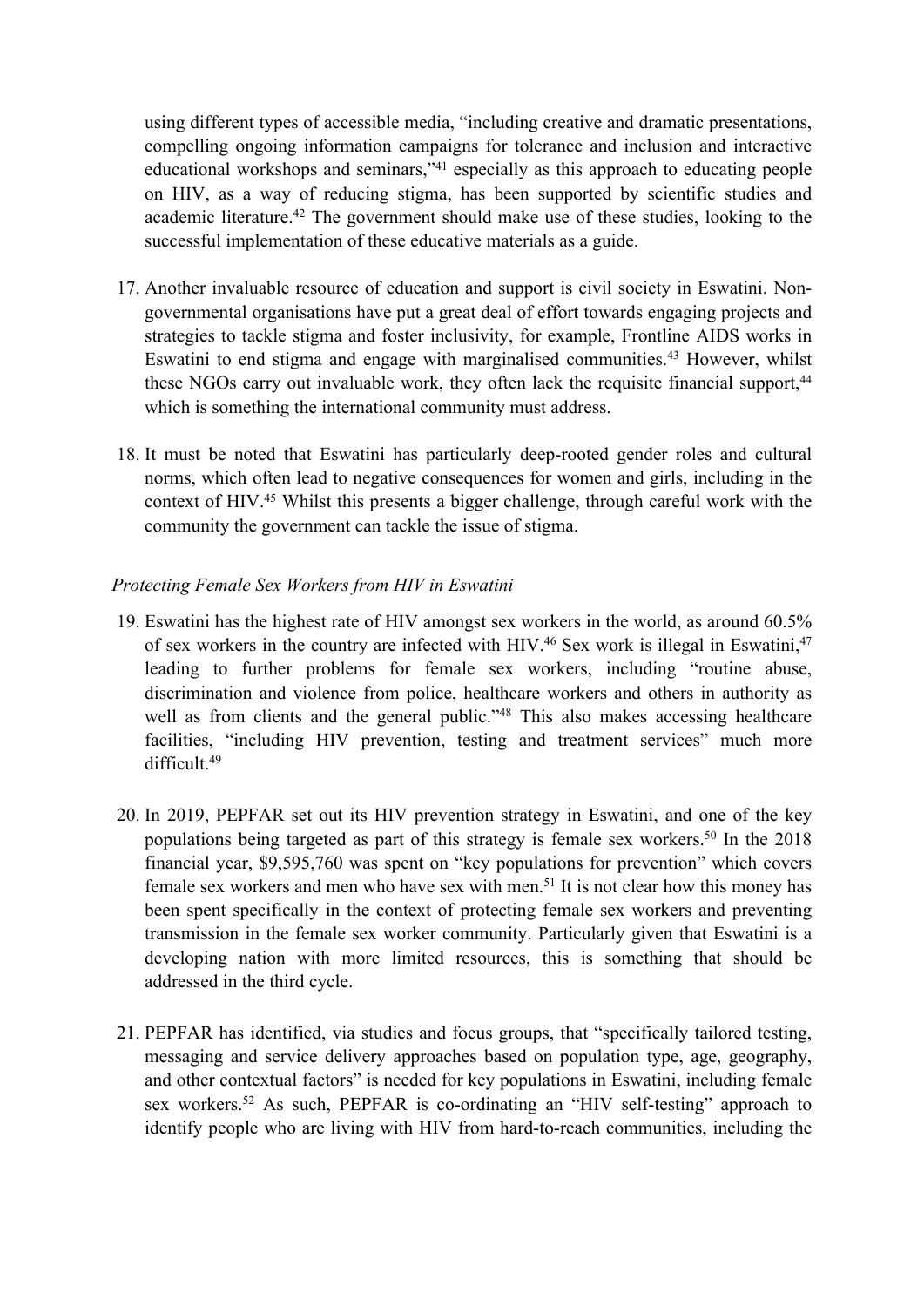clients of female sex workers. 53 It is not immediately obvious whether female sex workers will also be offered HIV self-tests, but it is important that they are not marginalised from this testing, as this would exacerbate the gender divide in relation to HIV even further.

- 22. Pre-Exposure Prophylaxis (PrEP) "is <sup>a</sup> way for people who do not have HIV but who are at very high risk of getting HIV to preven<sup>t</sup> HIV infection by taking <sup>a</sup> <sup>p</sup>ill every day."<sup>54</sup> PrEP has been rolled out across Eswatini to the general population, as opposed to targeting certain key populations, as a government initiative to avoid stigmatisation.<sup>55</sup> Bärnighausen et al conducted <sup>a</sup> study in 2019 of 24 Eswatini women who were using PrEP.<sup>56</sup> The study found that, "PrEP helps women in Eswatini envision longer, healthier and more fulfilled lives. PrEP enhances resilience through several pathways, including self-efficacy, choice, control over HIV infection and relief from the fear of HIV infection."<sup>57</sup> This is <sup>a</sup> very positive outcome of <sup>a</sup> small study, the findings of which could equally be applied to female sex workers, should they become <sup>a</sup> key population to be targeted for PrEP. There are examples of this working well elsewhere in sub-Saharan Africa. For instance, when South Africa became the first country in Africa to approve the use of PrEP in 2016, one of the first groups of people it targeted was sex workers.<sup>58</sup> Should Eswatini follow in South Africa'<sup>s</sup> footsteps, caution must be taken. This was demonstrated by <sup>a</sup> study conducted by Eakle et al, on female sex workers and PrEP in South Africa, which found that it is "important to ensure accurate, relevant, and widespread messaging in communities to generate demand and support for PrEP."<sup>59</sup> As PEPFAR'<sup>s</sup> focus is shifting to prevention of HIV in Eswatini, female sex workers must be <sup>a</sup> high priority for PrEP, with clear and targeted messaging being utilised to avoid further stigmastisation of this vulnerable community.
- 23. Whilst it is appreciated that sex work is <sup>a</sup> sensitive area of discussion in Eswatini in particular, this is an issue that must be addressed by the UN Member States in Eswatini'<sup>s</sup> third cycle UPR.

# **D. Recommendations**

The UPR Project at BCU recommends that the Government of the Kingdom of Eswatini should:

- i. Ratify the Optional Protocol to the International Covenant on Economic, Social and Cultural Rights, to allow for individual communications to be made regarding any violations of the ICESCR.
- ii. Develop education provisions for all people in Eswatini on how HIV is transmitted and the dangers of stigmatisation, particularly for women and girls. This should include, but is not limited to, formal education and training, and other, alternative sources of media.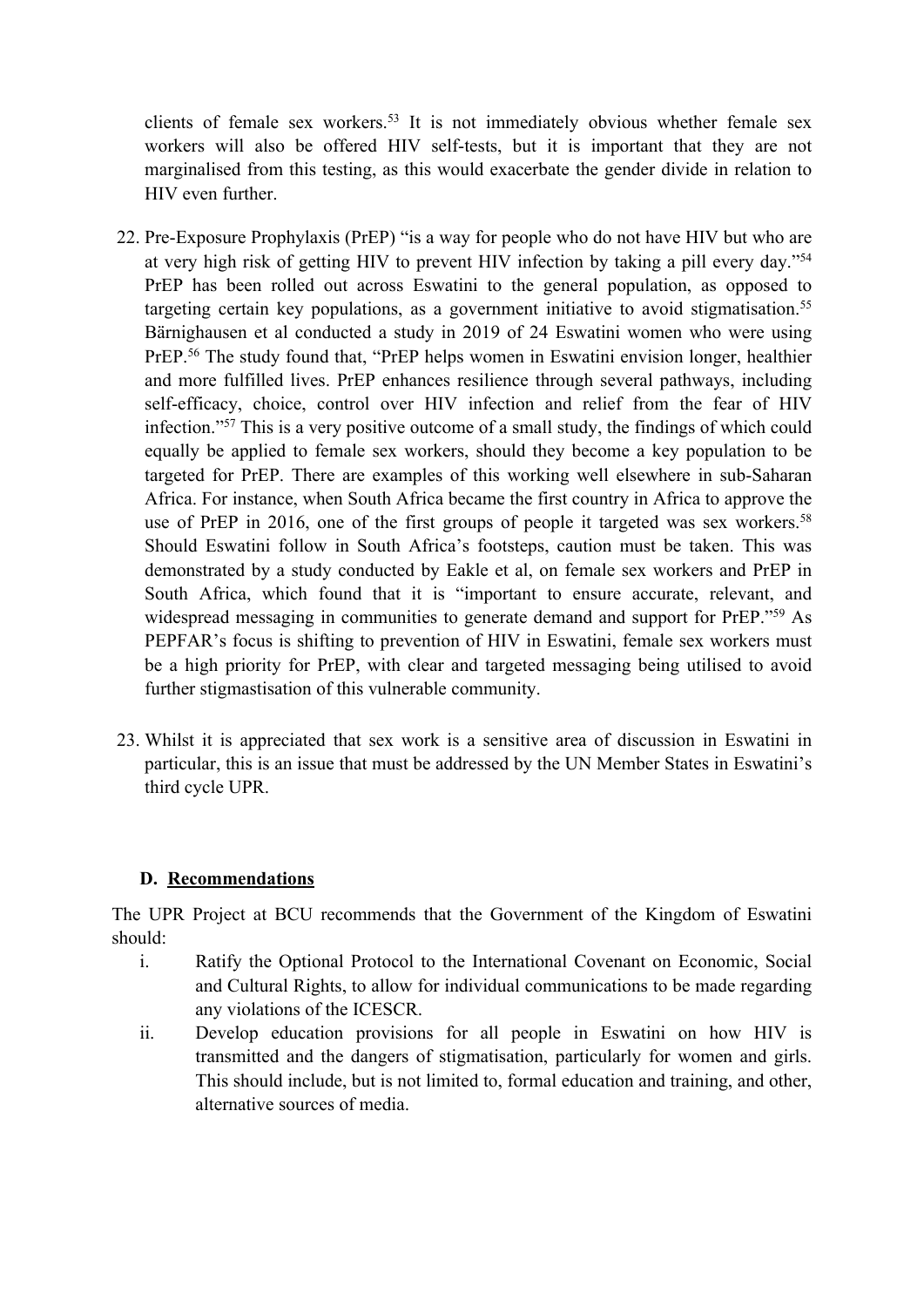- iii. Establish opportunities to work with NGOs who are offering projects and strategies to tackle stigma and foster inclusivity for women and girls with HIV, providing financial suppor<sup>t</sup> where possible.
- iv. Identify how HIV-related funding is being spen<sup>t</sup> specifically in the context of protecting female sex workers and preventing transmission in the female sex worker community. From the findings, assess whether <sup>a</sup> more effective strategy is needed.
- v. Ensure that female sex workers will be par<sup>t</sup> of PEPFAR'<sup>s</sup> HIV self-testing, to avoid exacerbating the gender divide in relation to HIV even further.
- vi. Ensure female sex workers in Eswatini are made <sup>a</sup> high priority for PrEP, using positive examples from other countries and studies conducted, with clear and targeted messaging being utilised to avoid further stigmastisation of this vulnerable community.

3 ibid.

<sup>11</sup> OHCHR & UNAIDS, 'International Guidelines on HIV/AIDS and Human Rights' (2006) <www.ohchr.org/Documents/Publications/HIVAIDSGuidelinesen.pdf>.

26 ibid para 107.73.

 $27$  NSF (n 25) 63.

<sup>1</sup> PEPFAR, 'Eswatini Country Operational Plan' (5 April 2019) <https://www.state.gov/wp-content/uploads/2019/09/Eswatini\_COP19-Strategic-Directional-Summary\_public.pdf> 1.

<sup>&</sup>lt;sup>2</sup> UNAIDS 'Eswatini <www.unaids.org/en/regionscountries/countries/swaziland> accessed 10 March 2021.

<sup>4</sup> ibid.

<sup>5</sup> ibid.

<sup>6</sup> Avert, 'HIV and AIDS in Eswatini' <www.avert.org/professionals/hiv-around-world/sub-saharan-africa/swaziland> accessed 10 March 2021.

<sup>7</sup> Bell et al, 'Sexual and Reproductive Health Services and HIV Testing: Perspectives and Experiences of Women and Men with HIV and AIDS' (2007) 19(59) Reproductive Health Matters 113-135.

<sup>8</sup> International Convention on the Elimination of All Forms of Racial Discrimination, ratified in 1969; International Covenant on Civil and Political Rights, ratified in 2004; International Covenant on Economic, Social and Cultural Rights, ratified in 2004; Convention on the Elimination of All Forms of Discrimination Against Women, ratified in 2004; Convention Against Torture and Other Cruel, Inhuman or Degrading Treatment or Punishment, ratified in 2004; Convention on the Rights of the Child, ratified in 1995; Convention on the Rights of Persons with Disabilities, ratified in 2012; International Convention for the Protection of all Persons from Enforced Disappearances, signed in 2012 See, OHCHR, 'Status of Ratification Interactive Dashboard' <http://indicators.ohchr.org> accessed 10 March 2021.

<sup>9</sup> Universal Declaration of Human Rights (adopted 10 December) 1948 UNGA Res 217 A(III), Article 27.

<sup>10</sup> International Covenant on Economic, Social and Cultural Rights*,* 16 December 1966, United Nations, Treaty Series, vol. 993, p. 3, Article  $15(1)(b)$ .<br>
<sup>11</sup> OHCHR

<sup>&</sup>lt;sup>12</sup> ibid. The guidelines provide that: (1) There should be a national framework in place to prevent HIV; (2) There is community input in the creation of HIV policies; (3) Public health laws should take HIV into account; (4) Criminal laws should not be misused in the context of HIV; (5) Anti-discrimination laws should be in place to protect those with HIV; (6) All should have access to HIV-related goods, services, and information; (7) Legal suppor<sup>t</sup> services should be provided; (8) A supportive environment should be created for women, children, and other vulnerable groups; (9) Educative materials should be provided to avoid stigmatisation; (10) Codes of practice for professional responsibility should be developed; (11) Monitoring and enforcement mechanisms should be created; and (12) States should cooperate with UN agencies on HIV.

<sup>13</sup> UNHRC, 'Report of the Working Group on the Universal Periodic Review – Eswatini Addendum <sup>1</sup>' (21 September 2016) UN Doc A/HRC/33/14/Add1, para 2.

<sup>&</sup>lt;sup>14</sup> Alice Storey, 'Challenges and Opportunities for the UN Universal Periodic Review: A Case Study on Capital Punishment in the USA' (2021) 90(1) UMKC Law Review (forthcoming Spring 2021).

<sup>&</sup>lt;sup>15</sup> UNHRC, 'Report of the Working Group on the Universal Periodic Review – Eswatini' (13 July 2016) UN Doc A/HRC/33/14, para 109.29.

 $6$  Avert (n 6).

<sup>&</sup>lt;sup>17</sup> UNHRC, 'Report of the Working Group' (n 15) para 107.66.

<sup>18</sup> ibid para 107.72.

 $19$  Storey (n 4).

<sup>20</sup> UNHRC, 'Report of the Working Group' (n 15) para 107.68.

<sup>21</sup> ibid para 107.69.

<sup>22</sup> ibid para 107.70.

<sup>23</sup> ibid para 107.71.

<sup>24</sup> ibid para 107.67.

<sup>&</sup>lt;sup>25</sup> The Government of the Kingdom of Eswatini, 'The National Multisectoral HIV and AIDS Strategic Framework (NSF) 2018 – 2023' (June 2018) <https://hivpreventioncoalition.unaids.org/wp-content/uploads/2019/06/Eswatini\_NSF-2018-2023\_final.pdf> accessed 10 March 2021.